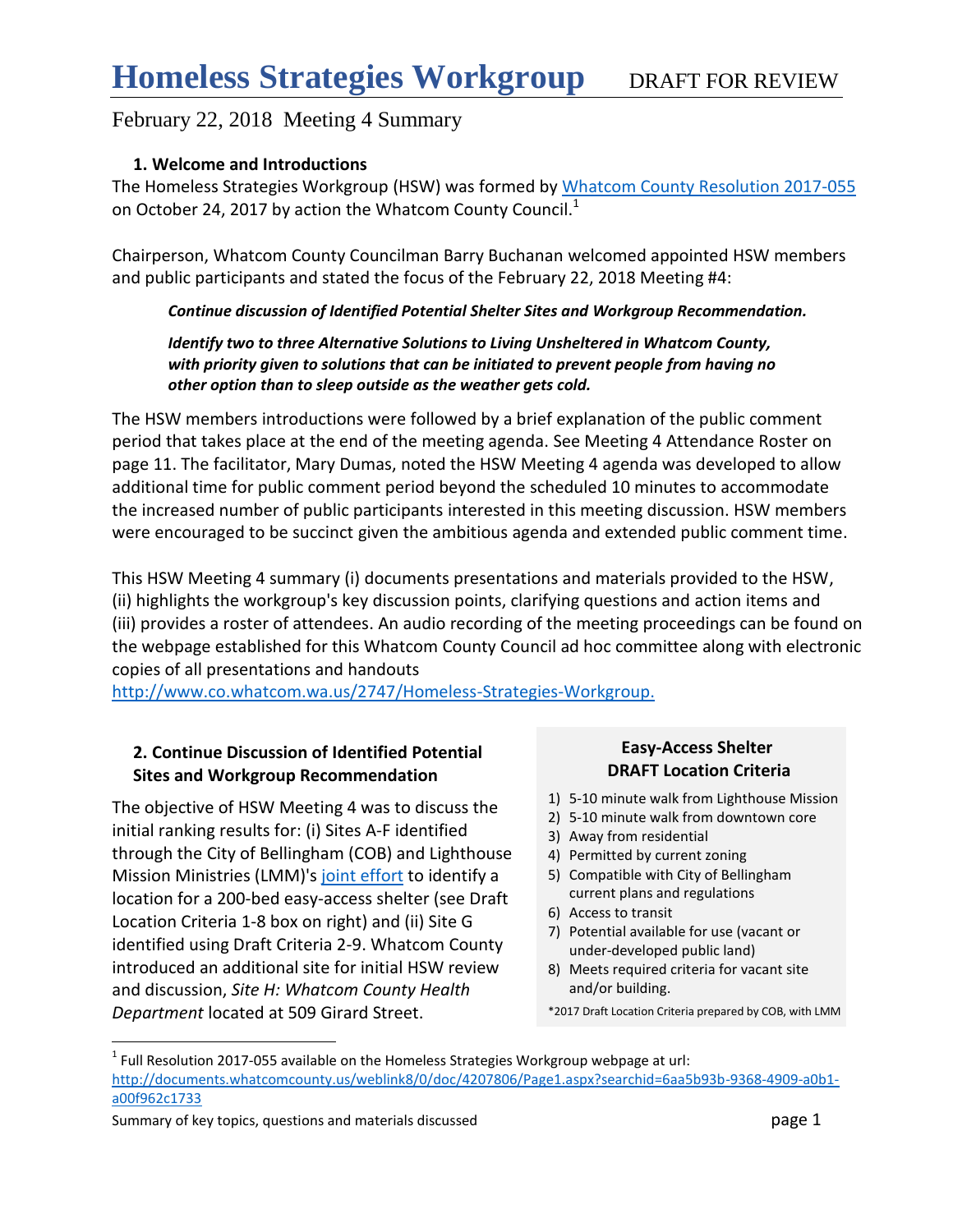Site H: (*New*) County Health Department Site at 509 Girard. Whatcom County Executive Jack Louws provided an overview of Site H location and current uses. See HSW website February 22, 2018 [Meeting 4: Presentation](http://www.co.whatcom.wa.us/2747/Homeless-Strategies-Workgroup) 2 for a map-based analysis of Sites H. This site met many of the criteria discussed by the HSW members. While it may take time to make the site available given current uses (45 Whatcom County Health Department employees), the County could make it available down the road when they can be relocated to the State Street Health Department building. His views are from the Whatcom County Executive office which envisions a remodel and renovation of the State Street building, which could be a three year process (due to public design analysis and procurement processes). This lot and building site seems a logical place and fit for a homeless shelter.

Tara Sundin, COB Planning provided a brief summary of the City's Site H lot analysis work prepared over the month between HSW meetings. The County brought this site to the attention of the City. It had not been contemplated earlier. COB also discussed the potential site with the Lighthouse Mission Ministries (LMM). Site H is in the civic center and has an advantage of not having residential neighbors and is not in areas identified for the County's for future growth.

Whatcom Creek moves through the property and shoreline restrictions apply to changes related to new construction on the site. The existing facility includes building area within the shoreline setback added in the 1970s prior to the regulation. This two-story section can be remodeled. The site can be oriented toward the street front and the current parking lot can be transitioned to an outdoor courtyard. Personnel parking could be handled by the City Municipal Court parking lot. This is an old building so the feasibility of keeping the one story structure and adding on to it needs to be studied further.

| <b>Additional Site</b>                                                                     | <b>Questions</b>                                                                                                   | <b>Pros</b>                                                                                                                                                                                                                                                                                                                                                                                                                                                                                     | Cons                                                                                                                                                                                                                                                                                                                                                                                                                              |
|--------------------------------------------------------------------------------------------|--------------------------------------------------------------------------------------------------------------------|-------------------------------------------------------------------------------------------------------------------------------------------------------------------------------------------------------------------------------------------------------------------------------------------------------------------------------------------------------------------------------------------------------------------------------------------------------------------------------------------------|-----------------------------------------------------------------------------------------------------------------------------------------------------------------------------------------------------------------------------------------------------------------------------------------------------------------------------------------------------------------------------------------------------------------------------------|
| - Owner, Location                                                                          |                                                                                                                    | - Possible positive impacts                                                                                                                                                                                                                                                                                                                                                                                                                                                                     | - Possible negative impacts                                                                                                                                                                                                                                                                                                                                                                                                       |
| <b>SITE H. Whatcom</b><br><b>County - Health</b><br><b>Department</b><br>509 Girard Street | o How expensive<br>could this be<br>to redevelop<br>compared to<br>other sites in<br>terms of time,<br>complexity? | Closer to LMM<br>Not in downtown core<br>$\bullet$<br>Not next to residential<br>٠<br>Feasibility of keeping older structure<br>٠<br><b>Proximity to Police Department</b><br>$\bullet$<br>Part of ongoing WC Administration<br>discussions re consolidation at State St.<br>Property is 30,000 square foot<br>٠<br>Adjacent parcel is owned by COB<br>Creek side pleasant for outdoor space<br>Could be cheaper to redevelop, as<br>some can be rebuilt<br>This site equivalent to Site A<br>٠ | Remodel the existing facility<br>$\bullet$<br>Development of the new facility<br>2/3rd acre, shorelines rules and<br>$\bullet$<br>footprint limitations<br>12,000 square foot building<br>$\bullet$<br>currently in use on this site<br>Site, building and construction<br>needs for the expected lifespan<br>of the shelter (temp/permanent)<br>to be considered<br>May take 3 years<br>May increase costs to LMM<br>fundraising |

HSW members raised questions and discussed potential impacts arising from current or future adjacent uses to Site H, physical characteristics of the site and compatibility with the neighborhood. The table summarizes the HSW members' initial thoughts on Site H pros and cons.

Summary of key topics, questions and materials discussed **page 2** page 2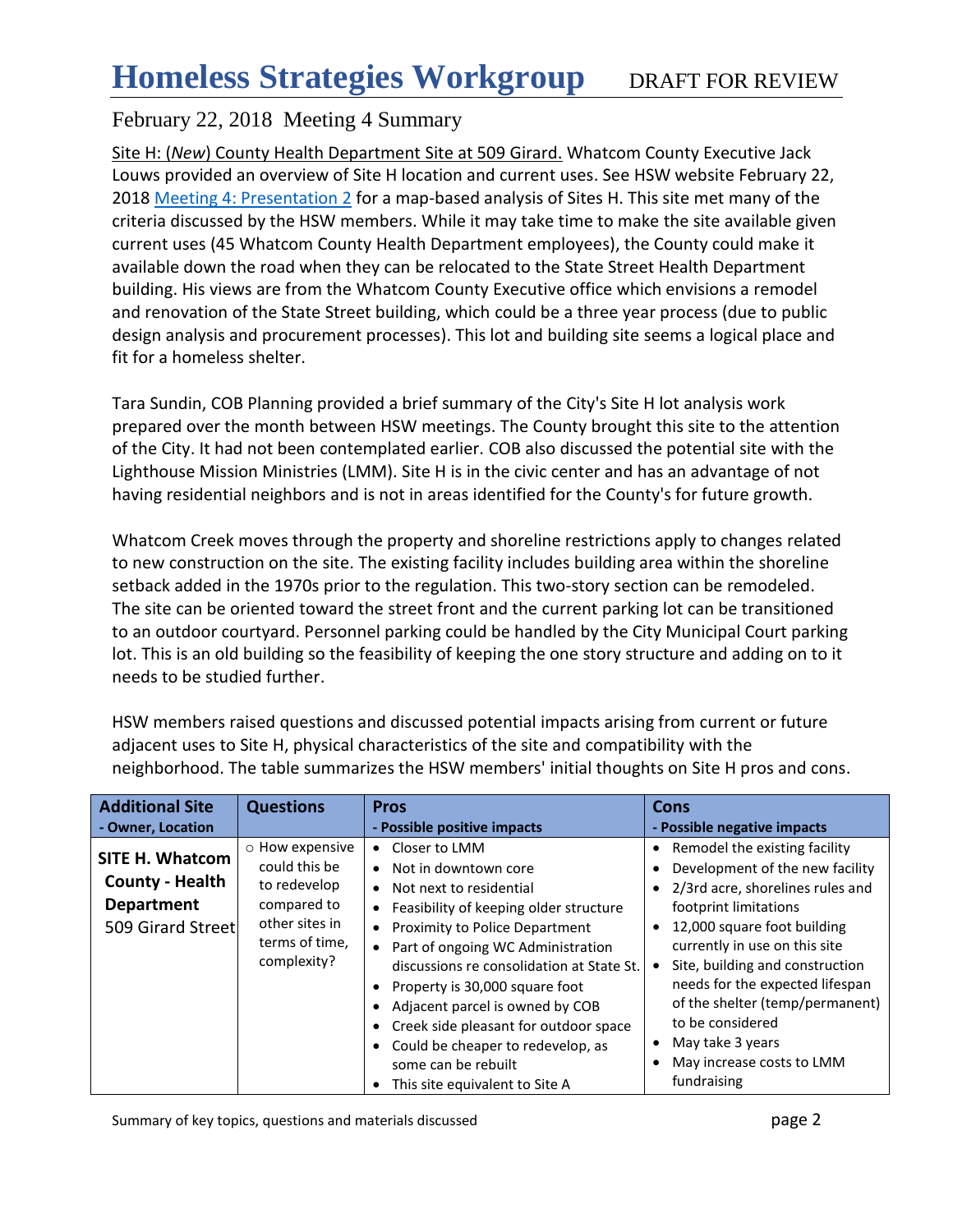### Questions, comments and discussion regarding Site H:

- *How does shoreline setback affect shelter land use? How does the older building's structure impact future use as a shelter?* From the point of view of shoreline regulation setbacks, existing structures within the setback can be remodeled and improved. No new building area can be added within the setback. In terms of setbacks, the existing structures can be used as they, or remodeled within the envelop within the set back area. There are no restrictions on land use as a shelter from the view of shoreline regulations. More research is needed on the structural side. Open space building design may not fit with the current post and frame construction of the interior spaces. May need to raze that single story portion to fit the ADA and other requirements needed for use as shelter rather than individual offices.
- Mayor Kelli Lineville thanked Whatcom County for offering up this potential solution. For 2 years COB has been looking at and rating sites in the area. If there is a site that both the City and County can agree on, this is a big step forward to helping address this need. This site meets the criteria. We've not fund unanimity on any site, with any groups. The current DIC at LMM is a short-term solution, not a long-term solution. People cannot wait.
- *Is the Lighthouse Mission Ministries (LMM) prepared to fundraise for deconstruction of an existing facility in addition to construction of the shelter?* Yes, these costs are part of the overall project structure. LMM estimates 2 years to raise funds, it will depend on overall costs.
- The realities of the LMM fundraising process, it could take 2-3 years to fundraise to build the shelter, so going faster on a different site, may not make the project go faster.
- *If there is not going to be a shelter in 2-3 years, what else can be done to address needs?*
- *To speed the process up, could the low barrier shelter for LMM be built on the City Parking Lot across the street allowing Whatcom County Health functions to shift over time? Then the Site H could take on additional services for these populations.* The COB parking lot is still on list for consideration by COB, but it is closer to the school.
- *When in the site analysis process does the school get notified by COB about the possible change of uses nearby?* Tara Sundin, COB reviewed the next steps from today's ranking, which includes recommending 2-3 sites for additional feasibility study. During this deeper review the notifications are made to the school.

### Sites A-H: Discussion on initial rankings.

 An efficient as possible, cost effective approach is important. The ability to repurpose and use existing building is preferred so (i) fewer resources are used on shelter development and (ii) more resources are made available to other options and un-housed peoples' needs.

LMM indicated their guests' average age is 31+ years of age so this COB-LMM low-barrier shelter is not a solution for all homeless populations. The additional resource will do nothing to help youth homelessness, so resources should be reserved for those other needs and options.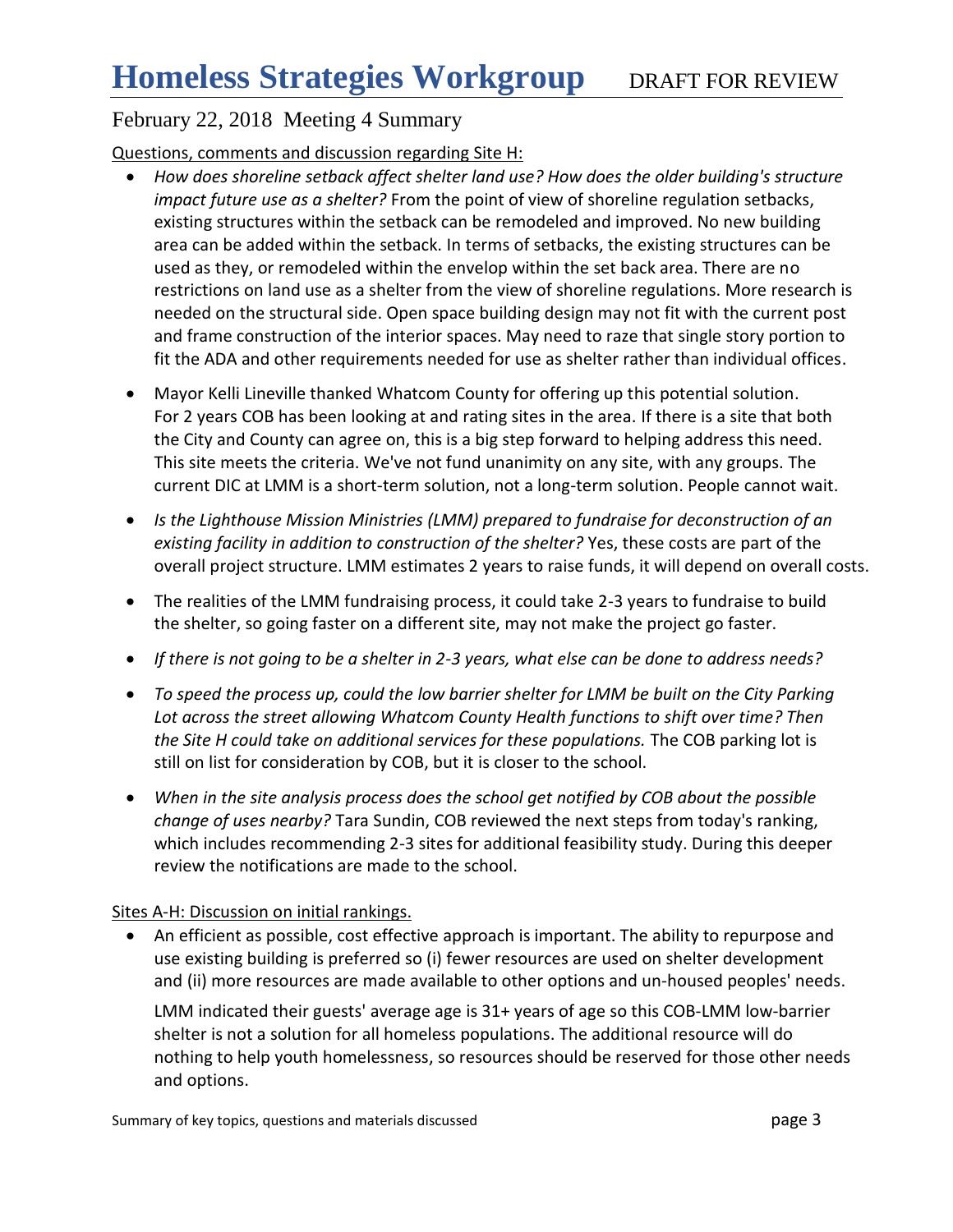- No one believes that having a shelter is the solution, it is a component of a larger effort to assist re-entry and support that many other agencies are engaged in. This may be a reason to reconsider a 'grand solution' that co-locates a LMM shelter with other homeless services. The shelter is not a priority but there is an urgency to the low barrier shelter component of the system, so it has been appropriate to be spending HSW time on this.
- *HSW rated Sites A-G at Meeting #3, some ranked higher than the City Parking Lot site. Will HSW rank Site H at this meeting?* The facilitator noted that the agenda did not allow time to rank Site H using the initial ranking criteria applied to Sites A-G. HSW members were asked to consider the possible impacts (positive and concerns) of Site H. Later in this meeting HSW will be asked to recommend 2-3 proposed sites for more detailed analysis.
- It was requested that COB staff take the lead on this site analysis work, as it is their code and review due diligence that needs to be met.
- Whatcom County Executive requested COB staff to lead on developing the feasibility analysis for the HSW as this is the entity that has the due diligence to review and permit the project.
- COB Mayor concurred with the feasibility analysis lead, and noted that COB needs the County partner and work together with COB, as the County is the lead for the long-range plan. The low barrier shelter will need more partners than COB and LMM. Many others partners like the Port of Bellingham should be included.
- If there is a lack of unanimity of a location, can we consider that a low-barrier shelter *solution is not what our community wants? Is this how we should be spending our resources and energy? At what point are other alternatives explored?*
- Hans, LMM updated the HSW on an information request regarding how proximity to the Police Department might impact users and accessibility of the shelter support services. In his conversations with LMM clients they indicated that they would not find it a deterrent to accessing services.

### HSW Recommendations development:

HSW Chair, Barry Buchanan introduced the purpose of the HSW discussion, which is to identify potential properties to recommend for further detailed analysis. The Chair will use a consensus approach to arrive at that short-list. The facilitator will engage all views and test for consensus before proceeding to decision-making. The HSW Chair will conduct the decision-making process.

HSW chair, WC Councilman Barry Buchanan introduced the first step of the discussion and provided time for each landowner to indicate which sites they'd like removed from the list due to future facilities planning or known constraints or encumbrances on the property and a short summary of the rationale. A HSW member requested the discussion focus on the properties that people liked and those most highly ranked, and then consider if G beats out those sites. The Chair declined to change the agenda discussion approach.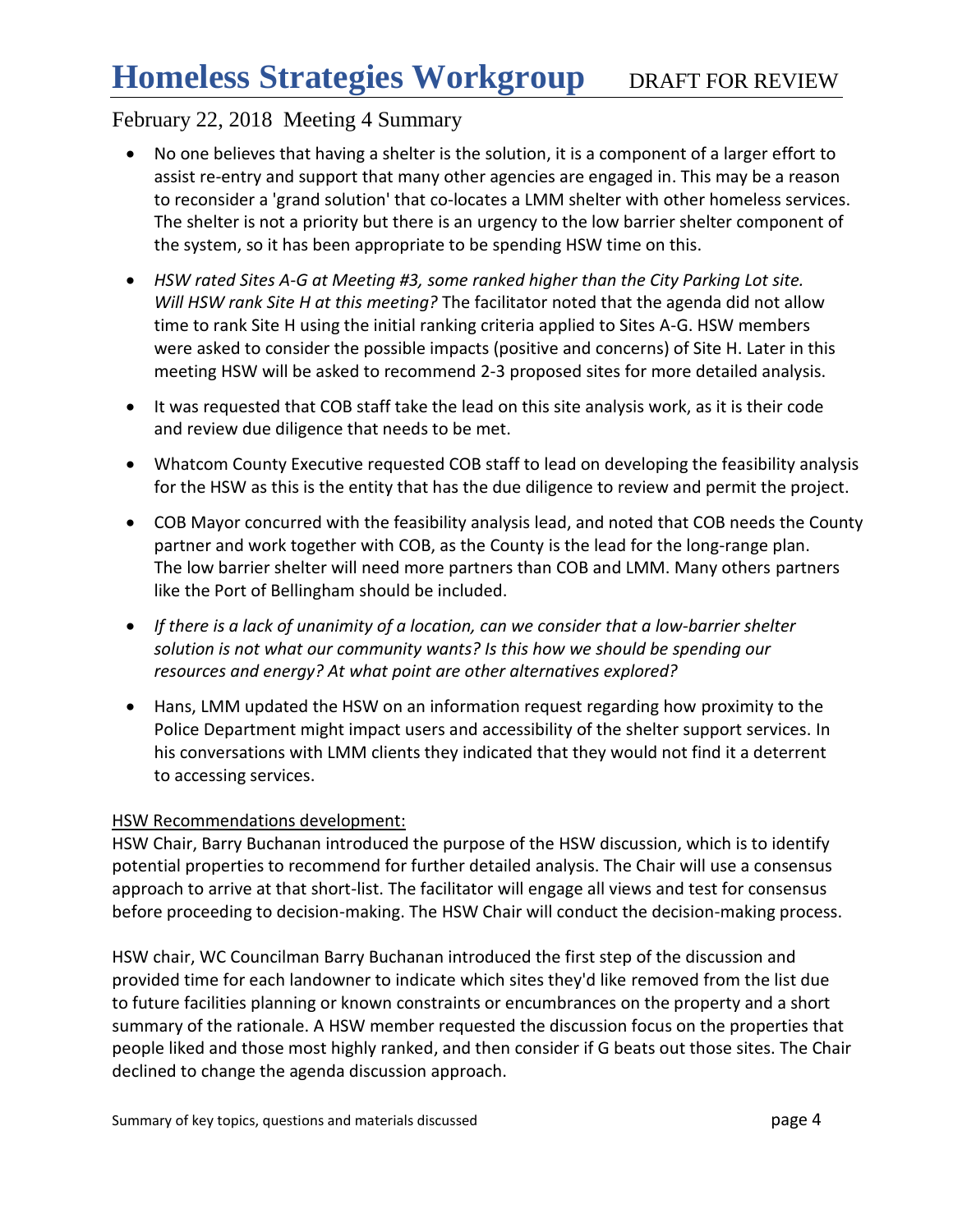Tara Sundin, COB Planning Staff presented a map showing all potential sites ranked during HSW Meeting 3, Sites A-G and the addition of Site H, all of which are owned by COB or WC. See table below and ranking explanation in the January 19, 2018 [Meeting 3](http://www.co.whatcom.wa.us/2747/Homeless-Strategies-Workgroup) Summary. The facilitator reviewed the process to provide written public comments on potential Sites A-H using flipcharts posted in the room. No written comments were submitted during or following the meeting.

| Site on Map: Landowner - Location Description     | <b>HSW Meeting 3 Ranking Total</b> |
|---------------------------------------------------|------------------------------------|
| Site A: COB - Bellingham Police Department Site   | 133                                |
| Site B: Whatcom - 401 Grand Parking Lot           | 160                                |
| Site C: Whatcom - Court House Parking Lot         | 152                                |
| Site D: COB - 600 West Holly                      | 162                                |
| Site E: COB - Municipal Court Parking Lot         | 130                                |
| Site F: COB - Employee Parking Lot                | 155                                |
| Site G: Whatcom - York, Champion, Railroad, State | 165                                |
| Site H: Whatcom - 509 Girard WC Health Department | <b>Introduced at HSW Meeting 4</b> |

Potential Sites reviewed and discussed by HSW Workgroup included:

Each landowner presented a short statement describing the properties they would like withdrawn from the list of potential low-barrier access shelter locations with the consensus of the HSW. Short summaries and a brief explanation are provided below:

Whatcom County Executive proposed removal of Sites: B, C and G.

- $\circ$  Sites B & C: Incompatibility with future goals for Whatcom County facilities.
- $\circ$  Site G: Incompatibility with current uses and future goals of the downtown core.

City of Bellingham Mayor proposed removal of Sites: D and E.

- o Site E: Proximity to school
- $\circ$  Site D: COB has letter of intent with Parberry's on site which arose during COB's Old Town work over the past few months.

The facilitator summarized that this would result in:

 Sites: A, F and H remaining on the list for further discussion and more detailed analysis of recommendations regarding potential sites for a low-barrier shelter.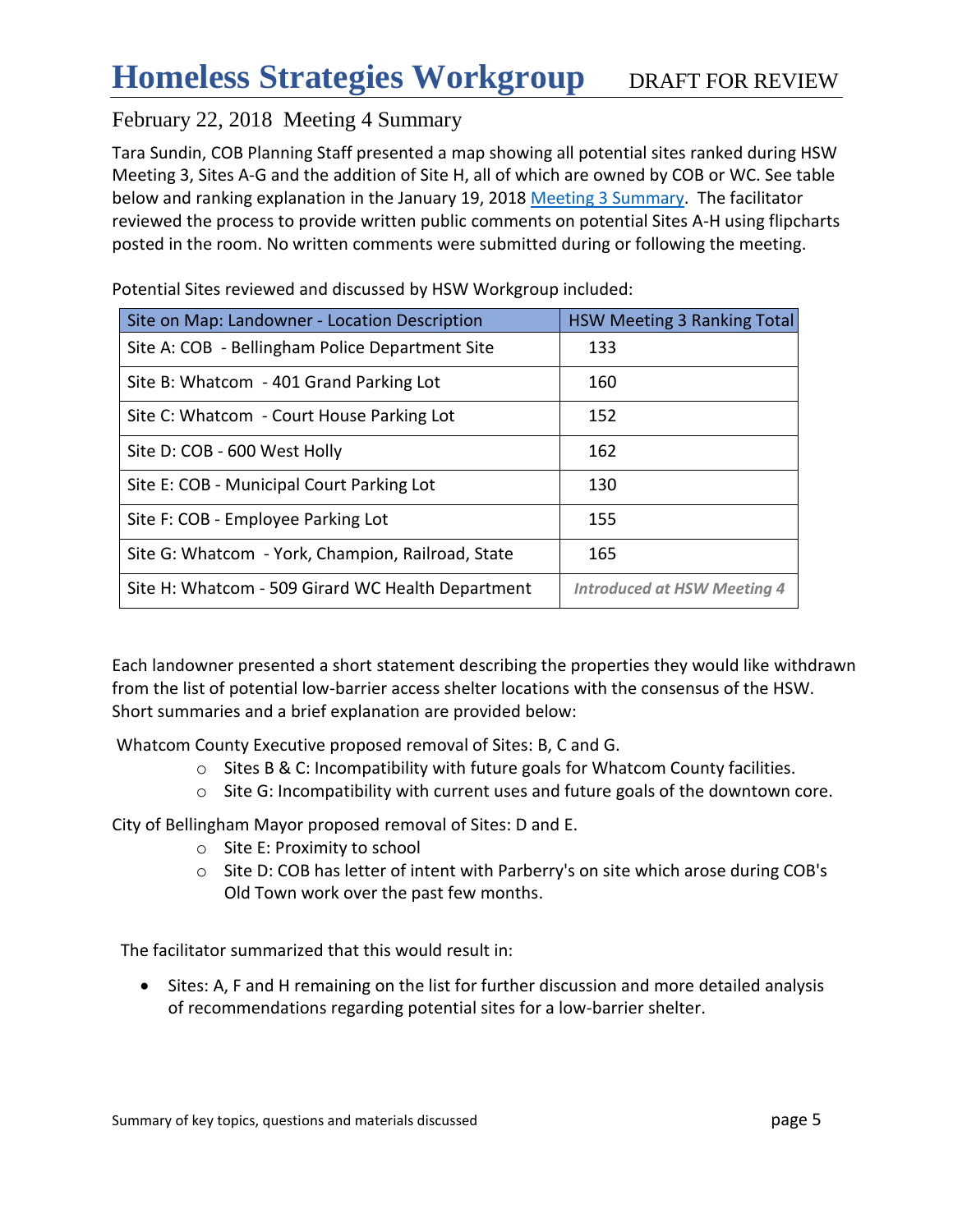HSW members provided additional rationale for removing Sites B, C, D, E, G. Other sites were identified by HSW for removal from the list. *Note: this list is presented in narrative format and has not be quantified, as repetitions were discouraged in order preserve time for remaining agenda items.*

HSW member rational for removing sites listed by WC and COB:

- o Site B should be off the table due to expensive remediation work that is necessary to be done to build there.
- o Site C should be off the table is at the edge of the arts district and retail areas starting to take off in this area.
- o Site C may not have had as much feedback as Site G, but is very similar for arts district and should be removed.
- $\circ$  Site D should be off table as this is part of the Old Town subarea plan which calls for housing and commercial infill and service provisions.
- $\circ$  Site D should be off the table. It is no longer available for shelter as COB has a letter of intent on site regarding redevelopment of Old Town.
- o Site D needs to be available to develop down the road in this area of town.
- $\circ$  Site D should be off the table as its the G of the future, an area of future infill.
- o Site E should be off the table too close to the school.
- o Site E should be off the table proximity to school does not work.
- o Site G should be off the table due to proximity to Walton Place. Don't want to stigmatize families living there or impact business vibrancy.
- o Site G should be off due to opposition.
- o Feedback from community on Site G is understood and should be removed.

HSW member rational for removing additional sites not listed by WC and COB:

- o Site A should be off the table, cost to repurposing is high to move the COB Police Department evidence storage.
- o Site A could be kept but some suggest it be removed due to cost of Bellingham.
- o If A needs to come off table due to costs to COB for moving/repurposing, then Site H needs to be re-considered. From a cost perspective, it's more extensive and costly to WC to move Health Department. State Street was bought to house planning and development and if WC moves Health to State Street there are still lease costs to consider. WC is not willing to take A off table due to \$100,000 cost to COB or distance to school, as both are equally close.
- o COB does not have another alternative for the Police Department from Site A, as relocation has not be in COB's overall development plan.
- $\circ$  Site B should be kept on this list as it is the most removed from residential.
- o Site F gets a bit close to the neighborhood and may need to be removed.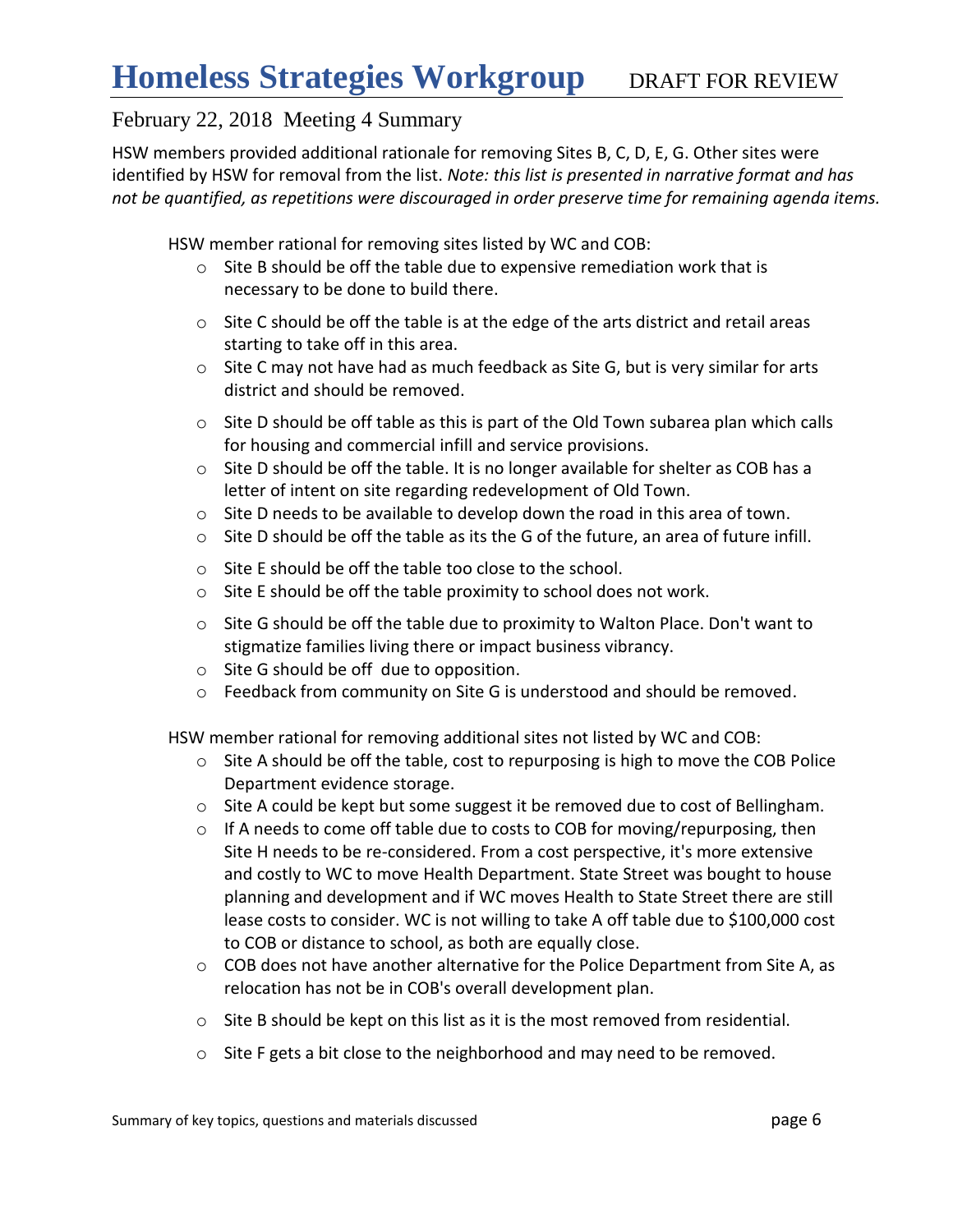Questions, comments and discussion regarding recommended sites for further analysis:

- *An initial concern with the COB and Port conversation was the high priority of proximity to the LMM site. Is that piece still as important?* Yes, LMM still prefers the proximity due to the potential for shared staff and kitchen are cost factors, as well as security. But this type of shelter does not have to be close by the LMM. Not being in proximity to residential, offices and storefronts is most important with this type of shelter and private areas outdoors for relaxing out of the public eye.
- How does the three-year timeline work for LMM if Site H were used? LMM responded that the fundraising for 2.5-3 million dollars is a couple of years of fundraising for LMM, then there will be the 9 month construction to build. It could work within three years.
- *Will there be a gap in shelter is we wait?* Yes, currently the DIC houses 150 people and an additional 120 LMM program-based individuals. The short-term, cold weather (Dec-Feb) will close February 28. Spring will mellow out demand as more will sleep outdoors.
- *Will LMM have that same overflow partner next winter?* This is an unknown. LMM's goal is to accommodate all who come by using partnerships like the one with Fountain Church.
- Tara Sundin clarified the DIC is permitted under an interim use agreement with COB and it will not be located there forever. An additional three years is available on the permit. During that time, LMM and additional partners beds need to be considered.
- *Can WC and COB jointly plan for future office needs in the Civic Core by working together on a site, such as Site B? Can we come up with a way to handle displaced government functions for both entities when a shelter is placed on any of these sites, e.g., Site A or H?*  Concerns about constraints on future government needs should not get in the way of siting the shelter, when the two entities can cooperatively work together to address them. Facilities problems exist for both entities and could be met on the side, not in the shelter decision.
- There may be other properties that could be useful for joint ventures in the Civic Core that did not show up on the list of potential sites meeting the low-barrier shelter criteria, e.g., surplus properties, the Municipal Court building.
- HSW members also discussed the need for additional criteria for consideration during the site ranking and recommendation development discussion: (f) *perceived time span necessary to accomplish development and/or redevelopment.*
- Given the LMM fundraising could take two years to complete and redevelopment and construction may require three years on some sites (Site H), there are more immediate needs and concerns of the homeless to address. Many of these needs will not even be addressed by this 200-bed drop in shelter setting and services.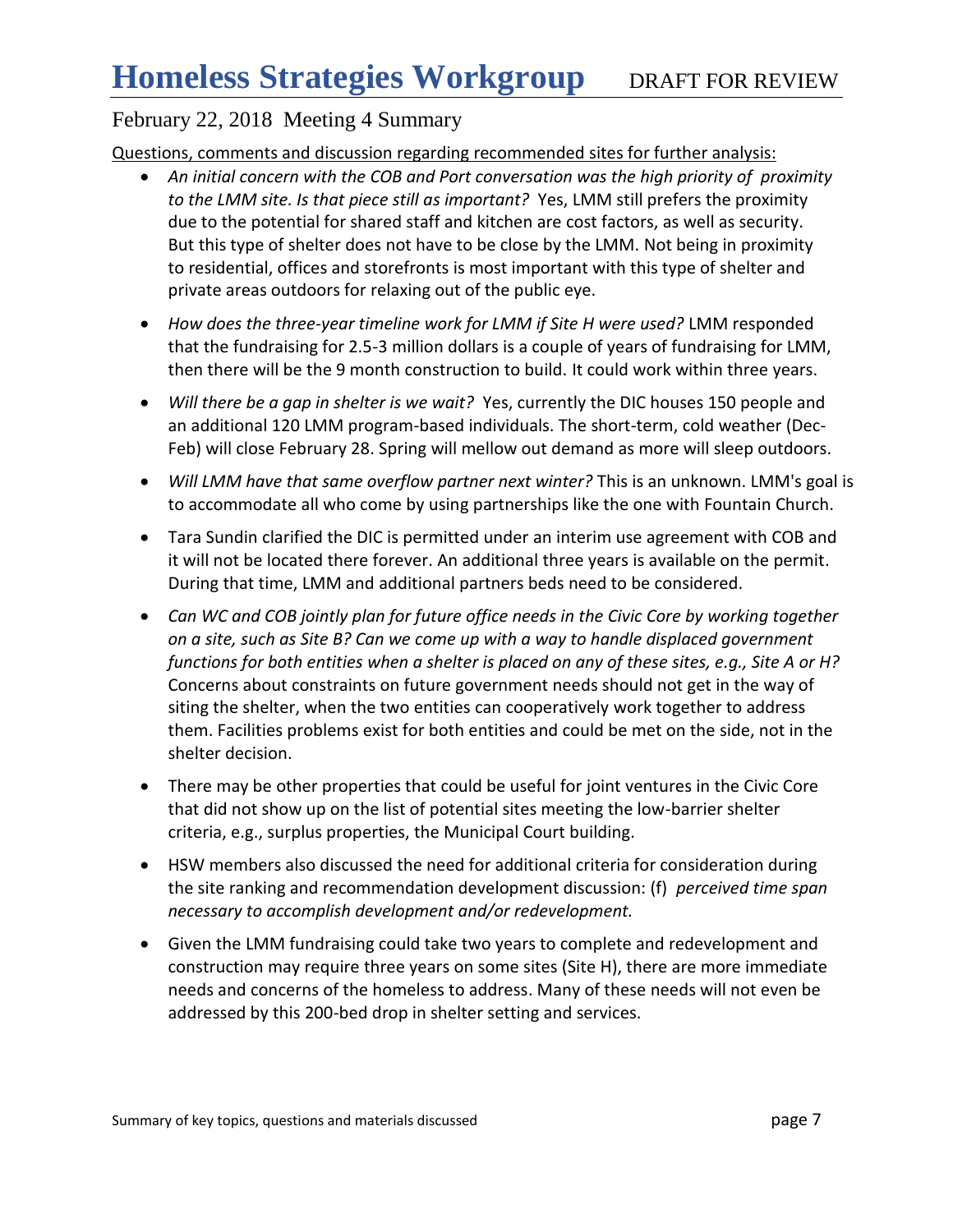Consensus emerging from the discussion shows:

- Remove Sites: C, D, E and G from the list of potential sites for further consideration.
- Focus for further analysis is centered on four possible sites:
	- A & H are similar in that they both require redevelopment and relocation.
	- Site B has constraints both environmental concerns and for future WC space.
	- Site F has similar interest some want it to remain (neighborhood is a concern).

HSW members noted the necessity of partnering for developing a success low-barrier shelter.

#### **ACTIONS:**

- HSW recommends by consensus that the COB Planning Department prepare further site analysis on Sites: A, B, F and H.
- COB Planning will provide a cursory look at all four sites, and a more detailed analysis will be prepared on Sites F and H.
- Updates on status and final analysis will be provided to the HSW at future meetings.

#### **3. Alternative Strategies for Those Sleeping Outside in Whatcom County**

The facilitator noted there are a lot of people working on the issue of homelessness, permanent housing and services in Whatcom County. Some HSW members noted the many areas of shared work COB and WC engage in to end homelessness and suggested the HSW recommendations on alternative strategies should build on these. HSW members added strategies to the HSW running list and raised questions about the approaches, state of readiness and potential impacts.

#### Tiny Homes Proposal to Whatcom County Council:

HSW Chair, Barry Buchanan provided an update on the Tiny Homes presentation to the WC Council and their February 20, 2018 decision to explore a pilot project in the unincorporated area of the county or work with a partner on an appropriate site. The WC Council voted 7-0 to look at the Tiny Homes Proposal and life-safety issues; they are encouraged it is a good tool in the tool belt for what we are trying to accomplish here.

Barry went to Seattle with HomesNow vto visit Tent City 5 located on land the City of Seattle leases from the Port. Barry was extremely impressed with how Tent City 5 conducts their facility and its cleanliness. They have an intake packet with 14 pages of what their Tiny Home community members need to do to live onsite. The site does not have water/sewer; port-apotty and delivered water are used to meet daily needs.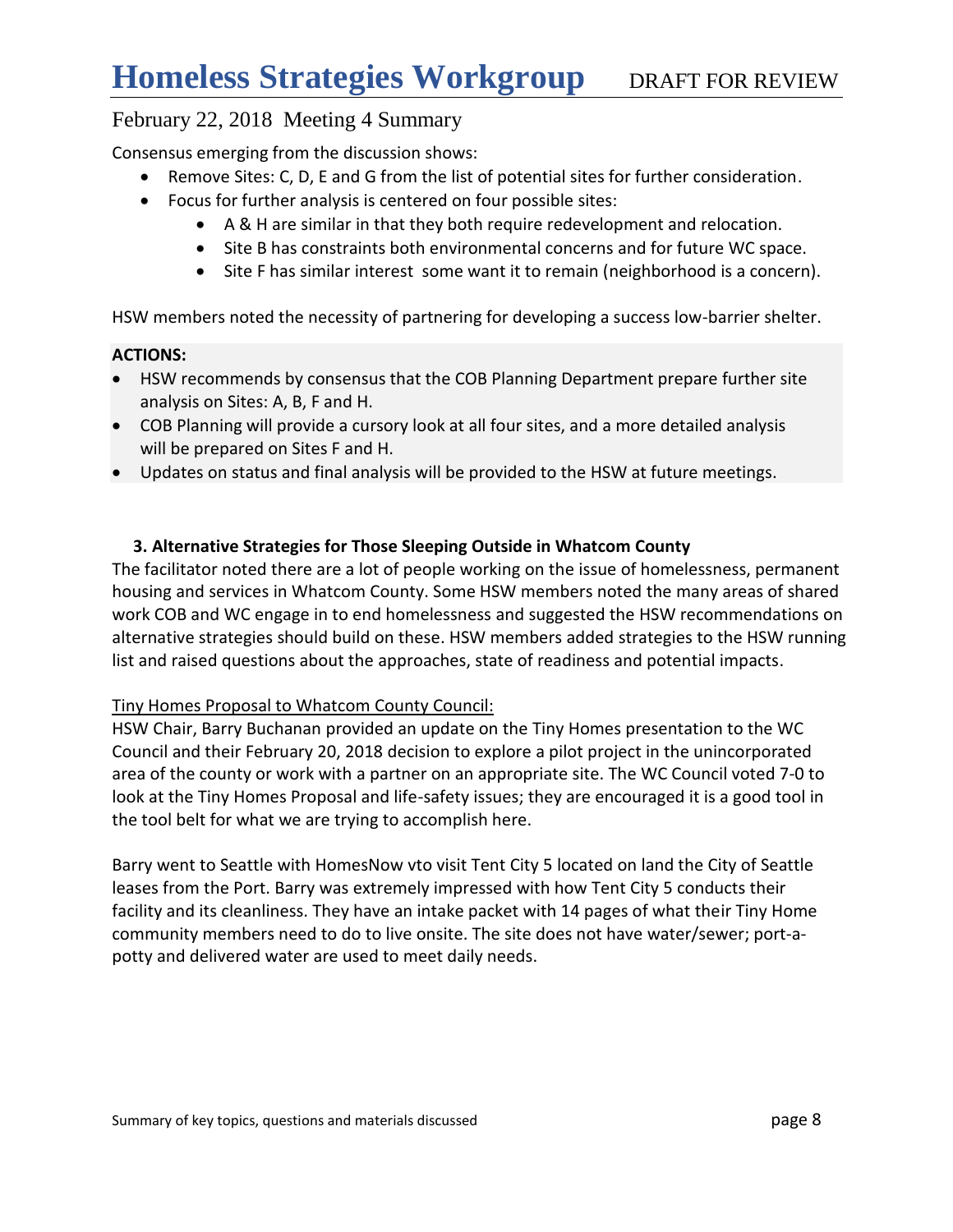HSW members added the list of alternatives strategies below to their running list of ideas.

- Permitted camping area.
- Dumpsters for homeless community to discard their belongings when needed.
- Stop clean ups of homeless peoples' belongings at camps and RV parking areas.
- Bathroom facilities with 24 hour access for those who work shifts.
- Shower facility with 24 hour access for those who work shifts.
- Lockers for storages of valuables with 24 hour access.
- Laundry facilities.
- Add safe parking area.
- Spread out parking across the community. Lighting and security are a concern, and if COB can help with these, some organizations and entities might be able to offer parking sites.
- Focus on temporary versus permanent approaches, storage lockers. Things we can do in 60 days, which just needs places to mount them and place them into sites that are already frequented.
- Use existing campgrounds in the off-season, it's an community resource that already exists.
- Landlord incentives can help to get people into housing more quickly (currently on the COB Matrix using rental assistance funding).
- Smaller scale shelters, e.g., duplex with four bedroom. It is easier to find and easier on the residents (NWYS is renting out bedrooms within the unit using a master lease approach).
- Speed up Drug Court housing for people at risk of relapsing.
- Expand tenant-based rental assistance program (TBRA).
- Shared housing strategies optimized using current HUD resources.
- Tiny Homes.
- Support Tiny Homes on private properties; find willing landowners who can be matched with a houseless person to build appropriate safe, secure shelter in yard appropriate for zoning, and resources to get building materials.
- Triage case management funds and make them available to help fill available beds (a triage conversation over lunch resulted in a mix of 25 beds identified in need of a case manager).

### Questions, comments and discussion regarding alternative strategies:

- *What was the target population for those thirty beds?* COB Planning staff clarified that Lydia Place will place 25 people over the course of the year using the resources secured during this triage meeting. It was a mixture of beds.
- Should HSW be focused on these immediate *alternatives?*
- There are many types of tiny homes, some have services, others like the ones Barry is talking about without utilities could satisfy the temporary encampments. We need to define what they are and how service center is handled.
- *Can we identify the size of the solutions, what is the cost-benefit of the strategy?*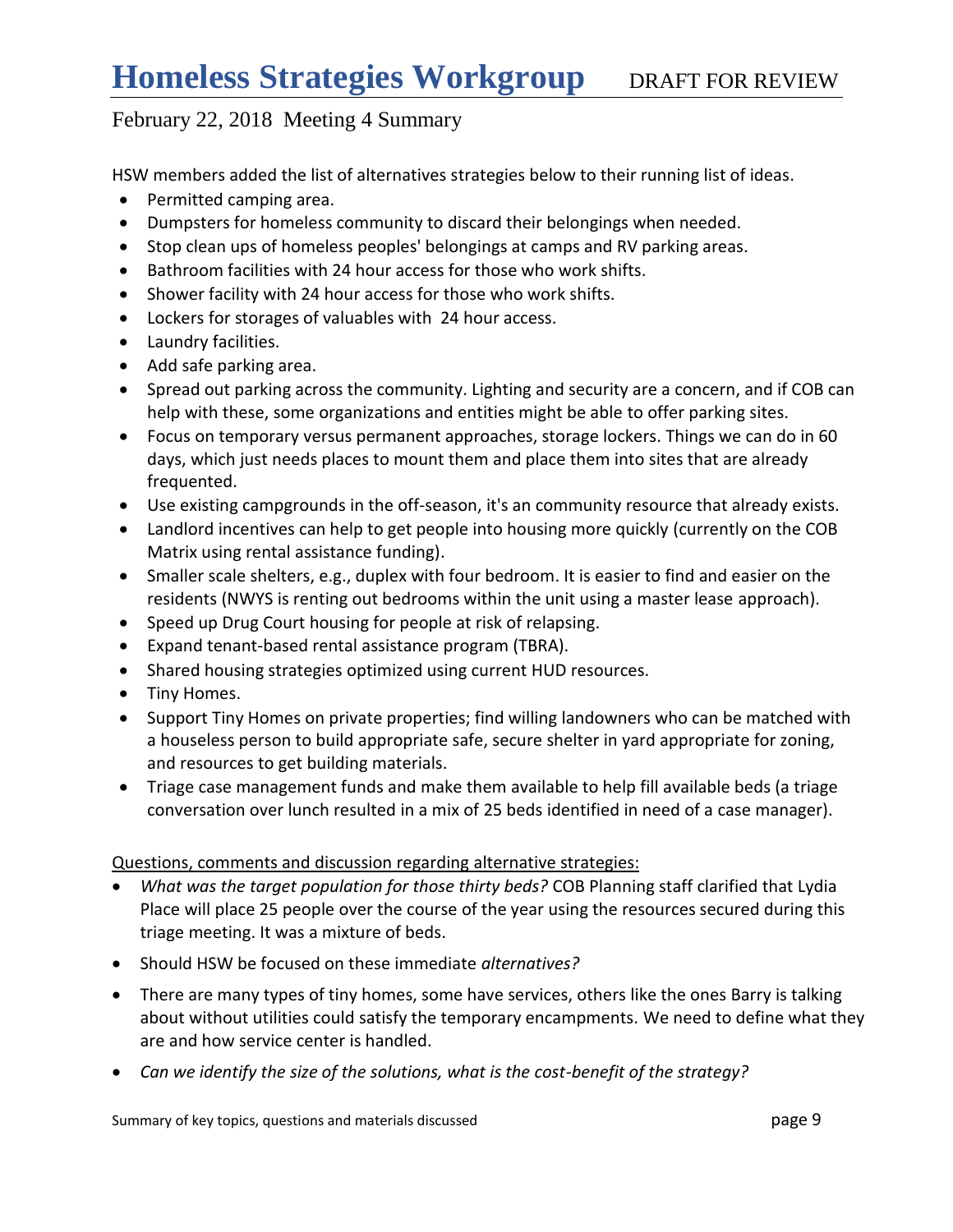- *What will move smaller projects, such as the Laundry Love program, Safe Storage and what HSW can do to move these and 24 hour bathrooms in COB parks? When do we address basic human needs like these?* HSW will be briefed on what is underway at Meeting #5 by COB and WC.
- *We need to define what tiny homes are, how they are managed and serviced?* The HomesNow Tiny Homes proposal is for 6 tiny homes and a service building.
- *What is the target population for Tiny Homes? Is it for people entering homelessness, those long in their recovery?* WC Council has not looked into the Tiny Homes proposal this far yet.
- *It's so cold outside and the DIC is overflowing. What is COB doing to find solutions to people now that the cold* weather shelter at Fountain Community Church has closed? YWCA is looking into additional beds for women who may be displaced when Fountain Church's overflow shelter closes at the end of February. LMM is working on alternate partners. Ken Bell, Port of Bellingham Commissioner is working on other shelter strategies in Denver, Colorado as a volunteer and he could speak to the HSW with ideas.

#### **ACTION:**

 HSW members will bring additional alternative strategies and supporting information to HSW Meeting #5 for discussion and consideration as an immediate, 1 year or longer-term impacts.

### **4. Prepare for Meeting #5**

HSW Chair and Tara will meet to develop the Meeting #5 agenda and select a date. HSW were invited to add items onto the agenda for discussion. See suggestions below in Action items.

#### **ACTIONS:**

- An overview on the [City of Bellingham Community Solutions Work Group](https://www.cob.org/Documents/mayor/community-solutions-workgroup/csw-housing-report-of-recommendations.pdf) November 2017 -Continuum of Housing Implementation Matrix strategies for addressing known gaps in the homelessness continuum of services and facilities will be provided to the HSW at Meeting 5.
- HSW members will discuss alternative strategies and the status of suggested projects, populations impacted and timeline for completion.

#### **5. Public Comment**

HSW Meeting 4 Public Comment included short statements provided by the following individuals. This summary captures key points, HSW Meeting 4 audio to capture full statements.

Amy Glasser: Thanks for having this meeting. Michael made the most important point, do it! We've been talking about storage since summer and we have Albertson's sitting over there empty. We have the Aloha Motel and lawns where people can put tents down, the Max Hotel sitting there untouched. Use it as temporary housing or the parking lots where people can park. Stop it you're already making people crazier than homelessness already makes them. Shelters need to be small with 40 people or less with similar conditions. You keep talking about a 200 person shelter that is low barrier for years and it's a recipe for disaster. Is there anyone who is on this HSW who is homeless? No! Do it!

Summary of key topics, questions and materials discussed **page 10** page 10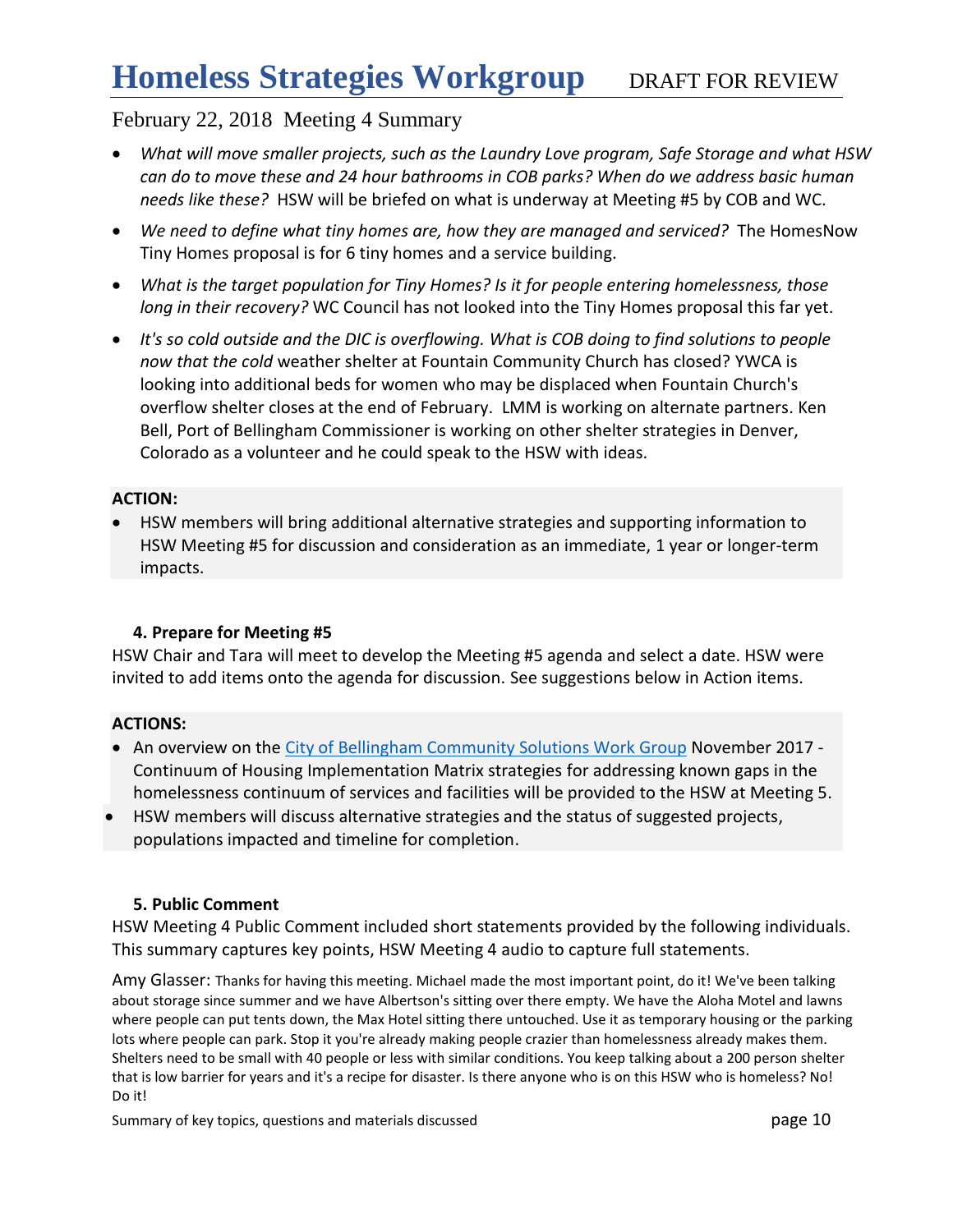Dana Carr: Here in support of HomesNow and their project ideas that I believe are so vital to those experiencing homeless right now in our community. I believe in the immediate need for safe camps. I walk Cornwall Park all the time and think there needs to be a place where they can live legally and better than this. The Tiny Home Project is a great idea if you can go check it out. This idea of small houses with a support house could work well for working people or single people as a transitional housing is a good fit. I'd like to see them get lift off. I think HomesNow has done a great job of raising awareness, giving voice to urgency and changing narratives about homelessness. They rally public support that does not typically show up because they support the leadership in it. I hope some bridge building can happen so collaboration can build and help build houses as people are ready to go. Thank you for talking about these things.

Carman Gilmore: Working on safe storage project, shared highlights and submitted a written comment detailing the storage locker concept and the types of impacts this 1 year pilot project will have (24 lockers in 2-3 locations in Bellingham that are clean, safe and small (take up size of a parking place). They can be used in indoor or outdoor spaces and hope to have them painted with murals to fit the neighborhoods. Finalizing design and prototype is scheduled for Spring 2018. Three property owners are interested, no one has committed yet. Would be could for COB and WC to do this. 25% of funding needed has been secured. The nonprofit effort is seeking additional support. This is one vital piece in addressing our homelessness crisis.

Ken Bell: The Port should have a seat at the table in addressing the homelessness issue as they are a property owner in the area impacted. He is also a volunteer in a homeless shelter project that has 25 years of experience in Denver, Colorado. They have a lot in common with our issues and use peer-to-peer approach as that interaction works well. There's nothing like someone who's been there in the treatment of addiction, which is better than isolation. Isolation is going backwards for many addicts if they go back to their lifestyle. Just providing housing is not enough, need to know what services they need. If 150 people are in the shelter, there are 150 reasons why they are there. You can try to support them via mental health or substance abuse as categories, each has their own source of need. House in place is not enough; we need to talk about a permanent solution not just structural. How can this shared shelter approach in Denver using private funding be used here with a shared housing model, e.g., group sober houses. This can happen with mental illness as well. Would like a seat at the table to discuss this.

#### **February 22, 2018 Meeting 4 Attendance Roster**

#### *Present:*

Barry Buchanan, Whatcom County Councilmember (WC) Rud Browne, Whatcom County Councilmember (WC) Jack Louws, Whatcom County Executive (WC) Michael Lilliquist, City of Bellingham Councilmember (WC) Dan Hammill, City of Bellingham Councilmember (COB) Kelli Linville, City of Bellingham Mayor (COB) Alice Clark, Downtown Network (DN) Hans Erchinger-Davis, Lighthouse Mission Ministries (LMM), Lighthouse Mission Ministries (LMM) Guy Occhiogrosso, Bellingham/Whatcom Chamber of Commerce (BWCC) Robin Meyer, Northwest Youth Services (NWYS) Mike Parker, Opportunity Council (OC)

#### **Public**:

,

No sign-in was used in this meeting outside of the public comment sign-up sheet (individuals listed above).

#### **Support Staff:**

Tara J. Sundin, Christopher Behee, City of Bellingham Planning Tyler Schroeder, Whatcom County Administration Mary Dumas, Dumas & Associates, Inc., Facilitation Support Jimmie, WC Technical Support

Summary of key topics, questions and materials discussed **page 11** and page 11